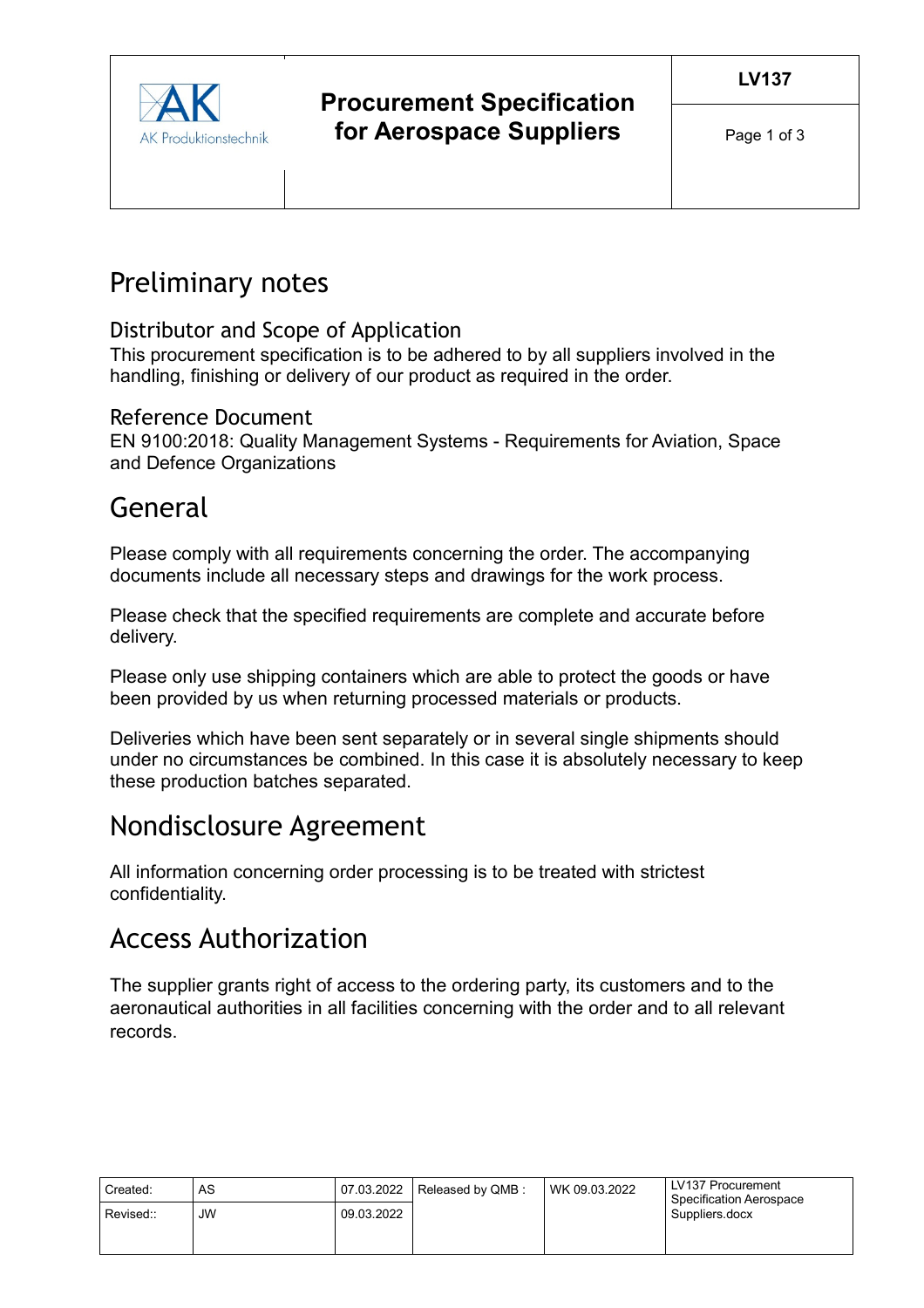

### **Procurement Specification for Aerospace Suppliers**

# Ethics and Counterfied Items

We assume that the origin of the goods will also be checked from an ethical point of view and that counterfeiting, both of the goods and of the accompanying documents, will be prevented. The goods must conform to the order and must not restrict product safety in any way.

## Retraceability

The goods must be completely traceable.

## Subcontracting

Subcontracting is only permitted after prior approval by us. For any subcontracting the procurement specification demands of this contract are mandatory. In any case we reserve the right to audit the subcontractor.

Only approved sources of supply should be used.

### Inspections

For each delivery, we expect a certificate of compliance to EN 10204-2.1. For the necessity of higher certificates please refer to the particular order.

Customers or customers representatives are entitled to conduct a verification at the location of the supplier in accordance with the agreement concerning the specified requirements of the subtracted items.

## Aviation Specific Requirements

#### Incoming Goods Inspection

Your deliveries will be checked periodically. If the deliveries do not meet the specified requirements, we reserve the right to return all goods and to charge a handling fee.

| Created:  | AS        | 07.03.2022 | Released by QMB: | WK 09.03.2022 | LV137 Procurement<br>Specification Aerospace |
|-----------|-----------|------------|------------------|---------------|----------------------------------------------|
| Revised:: | <b>JW</b> | 09.03.2022 |                  |               | Suppliers.docx                               |
|           |           |            |                  |               |                                              |